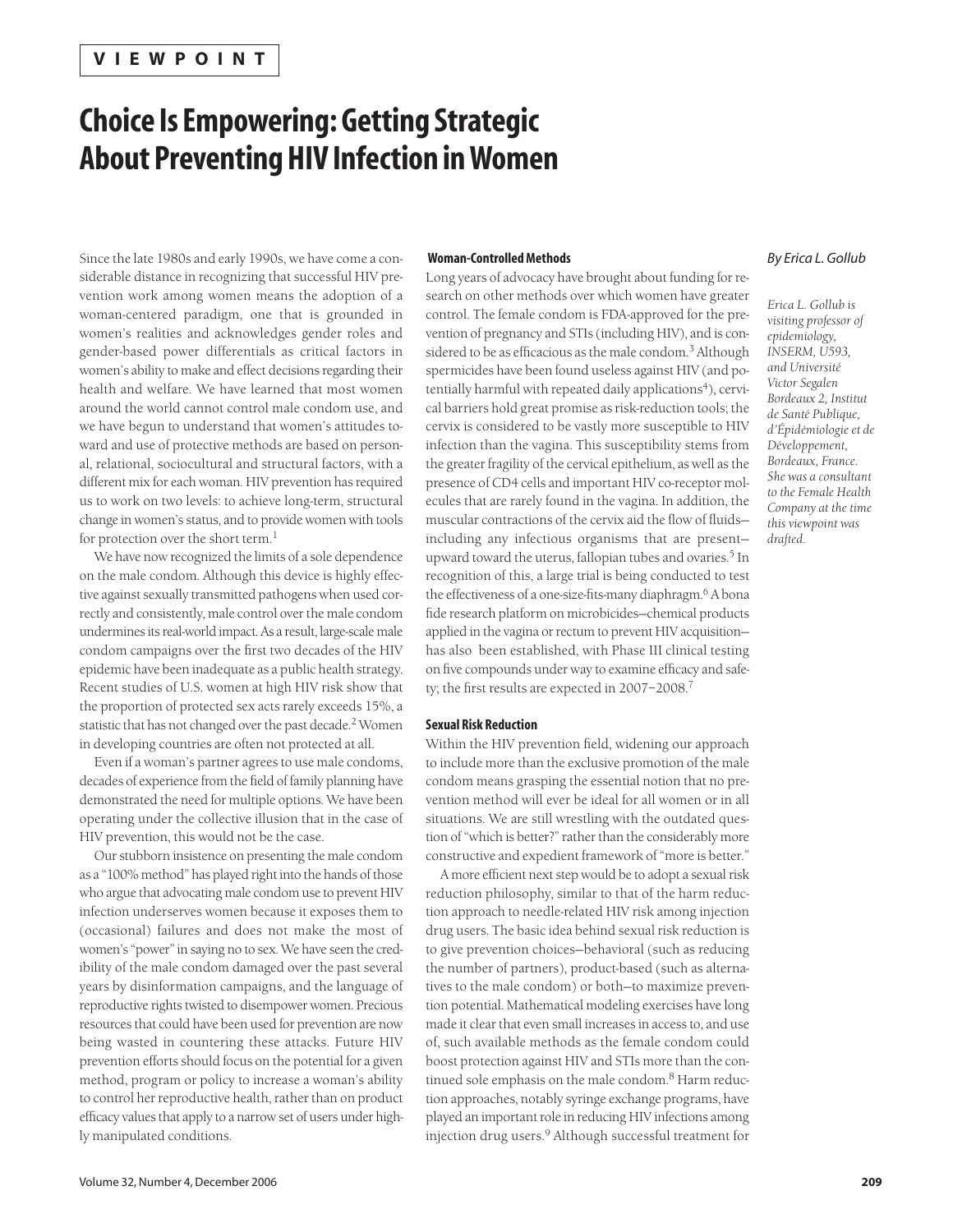addiction would be the most efficacious anti-HIV intervention possible, it is clearly not a realistic goal for the vast majority of injection drug users in the short term—just as 100% condom use has proven to be unachievable over the past 15 years. As part of harm reduction counseling for needle-based HIV risk, users are urged to use clean needles to inject drugs, and, if that is not possible, to avoid sharing needles. The absolute bottom line—and arguably the most controversial formulation of such an approach—is that when it comes to practicing prevention, something is better than nothing. Such a change in strategy is long overdue in our approach to prevention of sexually transmitted HIV in women.

#### **Maximizing Prevention Possibilities for Women**

In the early 1990s, Rosenberg and colleagues showed that female barrier methods such as the diaphragm, with inherently inferior anti-STI efficacy, could nevertheless have great individual or public health value if they were used consistently.<sup>10</sup> In a review of data from 10 observational trials on the prevention of STIs among populations of women who used male condoms, diaphragms and spermicides, the estimated mean level of condom effectiveness ranged from 30% to 60%, whereas the estimated mean for spermicide and diaphragm effectiveness ranged from 50% to 75%.<sup>11</sup> Urging the use of any and all available methods that might reduce the risk of HIV and other STIs when male condoms are not used became the official policy of the New York State AIDS Institute in 1992. The institute's policy, "Methods of Personal Protection for Women to Reduce Transmission of HIV Through Vaginal Intercourse,"12 advocated a hierarchical counseling approach that presents available methods that have the potential to reduce STIs and HIV infection, ordered by their efficacy (known or estimated, based on available data). Today, such a hierarchy might place female and male condoms at the top rung, diaphragms and cervical caps on the second rung, and coitus interruptus on the third rung. Quality hierarchical counseling includes urging women to use condoms whenever possible, with discussion of possible strategies. Information is then given, in order, about the other options. A key ingredient is information in plain language about how HIV infects women—i.e., why condoms are the best protection. The beauty of such an approach is that it expedites information-sharing with the women who need it, and that new evidence can change the list itself, the order of methods and the counseling scripts. The policy makes no excuses for the state of scientific knowledge, and does not try to disguise it in any way; the information gaps are honestly and thoroughly disclosed.

A great deal has been learned regarding women's reactions to the hierarchical counseling approach and about the preparation and setting required for its success.<sup>13</sup> Yet, instead of using available research to maximize coverage, the HIV and AIDS prevention field has, for over a decade, been split on the worth of promoting "partially effective" or imperfect methods.

Some opponents argue that women should be offered only "the best" in prevention methods and that giving information on less efficacious methods is doing them a disservice. According to this reasoning, providing women with information on a menu of prevention methods assumes that they will not use male condoms. For example, a common argument against promotion of the highly effective female condom is that it is appropriate for, or acceptable to, a very small percentage of the world's population and thus a far cry from ideal.<sup>14</sup> Other opponents argue that hierarchical messages are just too confusing to women—given so many choices, women might opt to use lower-efficacy methods under the assumption that they were protected at the same level as with a condom. There is an implicit notion behind these arguments that what we are doing when we offer women more choices in protection is tempting them to move down from some imagined high level of protection they have at the outset.

As counselors, health providers and educators working in communities of at-risk women every day know only too well, however, a woman at high risk of STIs and HIV infection begins at the level of no protection, or almost no protection, and works up. Each added method amounts to a building block—raising and solidifying the wall that protects her from disease. In research settings, although a few women counseled on and given access to a prevention hierarchy have reported the feared migration away from the male condom, the overwhelming effect is a substantial increase in population protection caused by the adding-on of methods (for example, male condoms alternating with female condoms or male condoms used with diaphragms and spermicide) that more than offsets this effect.<sup>15</sup> The vast majority of women who do use less effective methods, such as the diaphragm alone, do so in place of using nothing.16 The evidence from research on such programs indicates that women respond positively to the notion of choice and can digest complex messages, especially when they are delivered through high-quality counseling. The feeling of having options is liberating and empowering.<sup>17</sup> Women so counseled, regardless of educational background, social class and race, feel more confident about themselves, their bodies and their right to protection.<sup>18</sup> They combine methods to arrive at the highest level of protection possible in their circumstances.<sup>19</sup>

Indeed, the patronizing quality of arguments against hierarchical counseling—with their implication that women can handle only simple prevention advice—harkens back to an era predating the consumer's right-to-know and women's health movements in the United States. The solution to a lack of perfect and simple choices is not to withhold information about the options that do exist. This is certainly not an approach that women at high risk of infection would elect for themselves.<sup>20</sup> Instead of the public health community worrying about insulting, demeaning and confusing women with too many choices, why don't we just "tell it like it is" to the women who desperately need protection, and let them decide?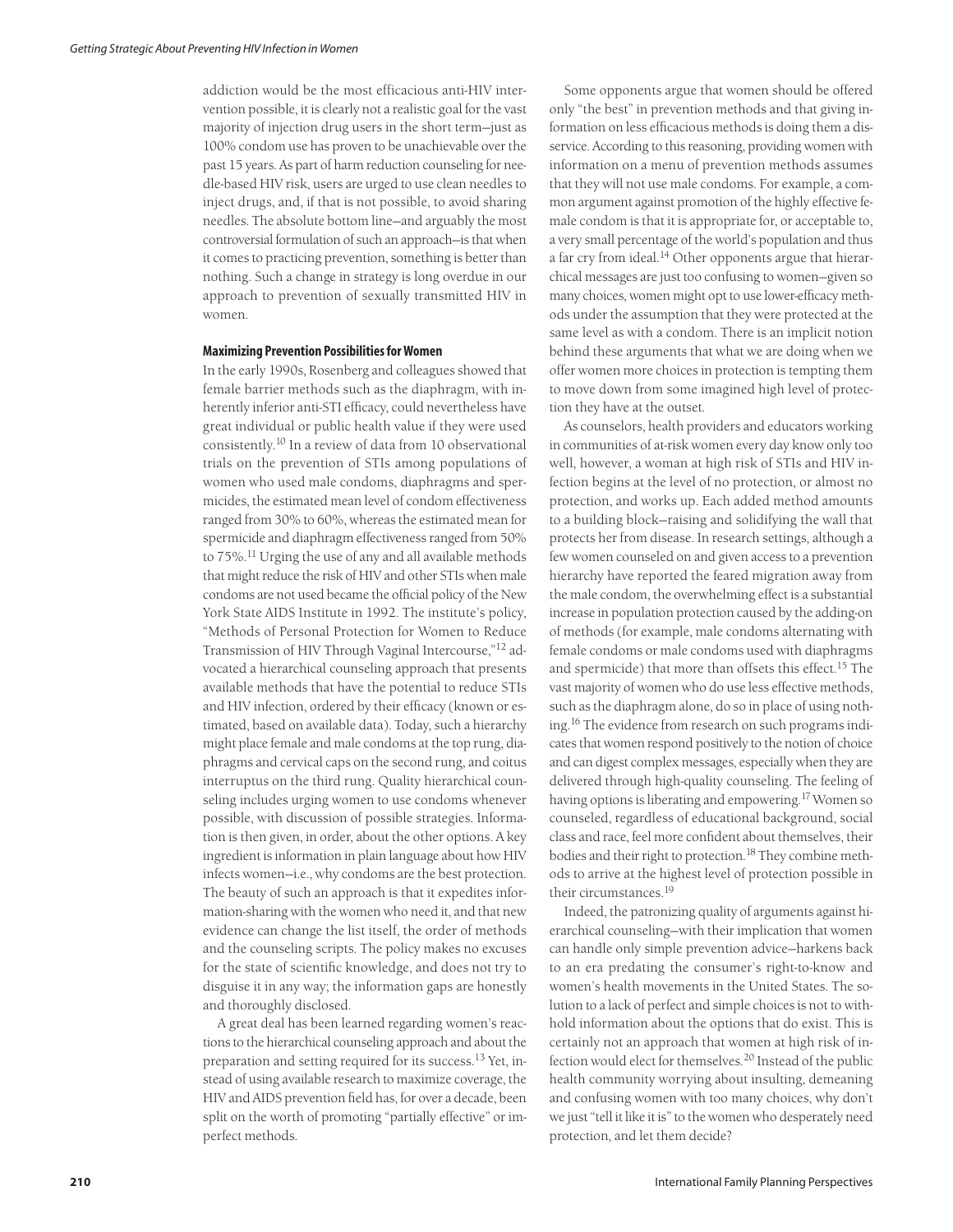## **Rethinking Available Methods**

At the Microbicides 2004 meeting, a colleague confided to me, "I was wrong about the female condom." He recalled with regret the numerous occasions on which he had belittled the device when it first appeared, in some cases to large audiences. We spoke about how each new method for women's HIV prevention would be imperfect; would appeal to different subgroups of women; would require a similar process of demystification, orientation and training; and would have efficacy levels far less than 100% (the first microbicides are likely to be 30–50% efficacious). We noted that women would need to become comfortable with touching their genitals to apply any method. He observed, "The female condom is a method we have here, now!"

Although the Microbicides 2006 meeting revealed more recognition that compounds in development, like their predecessors, will yield imperfect products, there was still no clear consensus on the need for a common platform firmly endorsing research and promotion of all available HIV risk-reduction methods for women. The recent International AIDS Conference emphasized the fundamental role of prevention in the public health response to the epidemic; nevertheless, blanket statements marginalizing the female condom as not useful since all women would not use them (or dismissing them in the same breath as male condoms, as though the dynamic of male control were the same for both devices) were still in evidence. Fourteen years after the New York AIDS Institute led the way with "Methods of Personal Protection for Women to Reduce Transmission of HIV Through Vaginal Intercourse," this policy is still a radical idea.

## **What It Will Take**

What will it take for us to change our HIV prevention paradigm and welcome the concept of choices for women? In large measure, this will involve individual and institutional soul-searching and the courage to recognize the empirical failure of such notions as the existence of a "100% method." The field of HIV prevention, armed with the evidence, needs to send a clear message to women that there is no magic bullet for HIV prevention. And we need to do it now.

By energetically endorsing the female condom, we could be reducing STIs and HIV infections as we speak. The undermining of this valuable protection device has worked to the detriment of women. By providing clear, easy-tounderstand information, with visual aids, about the genitals and reproductive organs along with counseling on the female condom, <sup>21</sup> we could greatly enrich HIV prevention services. Our experience with prevention hierarchies so far suggests numerous activities we could begin now that could lay the foundation for the public health rollout of future women-controlled methods such as microbicides. One such activity would be the refinement of a common counseling script for potential users that could be adapted and replicated in varied settings. Another is the dissemination of a basic provider training manual that directly addresses gen-

der issues, sexuality education, provider bias, counseling methods and more. A third is the establishment of a clearinghouse for provider and user training materials for more rapid and effective uptake into newly established country programs. Working from the base of what we have already learned, we could achieve a substantial public health impact with existing technologies like the female condom and lay the foundation for a more rapid uptake of future technologies.

Our inaction has led to a disappointing level of collaboration in the field among different product camps. Research on new woman-initiated methods has developed a competitive rather than cooperative spirit, the result too often being the playing off of one method against another—microbicides versus the female condom, for example.<sup>22</sup> The allure of the unknown in future HIV prevention technology is presently holding us captive to a proprietary, pharmaceutical model of public health, rather than liberating us to mold something more creative, and above all, more ethically just. Simply put, by not adopting choice as our clarion call, we maintain a level of mediocrity in our practice as well as in our service to the women who are counting on us.

#### **Conclusions**

Women's heightened risk and vulnerability to HIV is multidimensional and lies in women's lower status worldwide. Most women around the world, including those in highrisk groups in the United States, are not usually protected by male condoms. Carrying through on our commitment to women's need for alternatives to the male condom means adopting the stance that for HIV prevention, something is better than nothing; providing women with options, even those with lower efficacy, is considerably better than offering none. Uniting now behind a choice platform—in research, policy and practice—and providing an adaptable framework to absorb new methods as they are developed and tested would prevent further waste of time. Finally, a choice platform is the prevention approach likely to make the greatest difference in reducing HIV incidence in women in the immediate future.

#### **REFERENCES**

**1.** Mantell JE et al., The promises and limitations of female-initiated methods of HIV/STI protection, *Social Science & Medicine,* 2006, 63(8): 1998–2009.

**2.** El-Bassel N et al., The efficacy of a relationship-based HIV/STD prevention program for heterosexual couples, *American Journal of Public Health,* 2003, 93(6):963–969; Kamb ML et al., Efficacy of risk-reduction counseling to prevent human immunodeficiency virus and sexually transmitted diseases: a randomized controlled trial, *Journal of the American Medical Association,* 1998, 280(13):1161–1167; Kwiatkowski CF et al., Predictors of increased condom use following HIV intervention with heterosexually active drug users, *Drug and Alcohol Dependence,* 1999, 54(1):57–62; Welsh MJ et al., Condom use during a community intervention trial in Kenya, *International Journal of STD & AIDS,* 2001, 12(7):469–474; Feldblum PJ et al., Female condom introduction and sexually transmitted infection prevalence: results of a community intervention trial in Kenya, *AIDS,* 2001, 15(8):1037–1044; El-Bassel N and Schilling RF, 15-month followup of women methadone patients taught skills to reduce heterosexual HIV transmission, *Public Health*